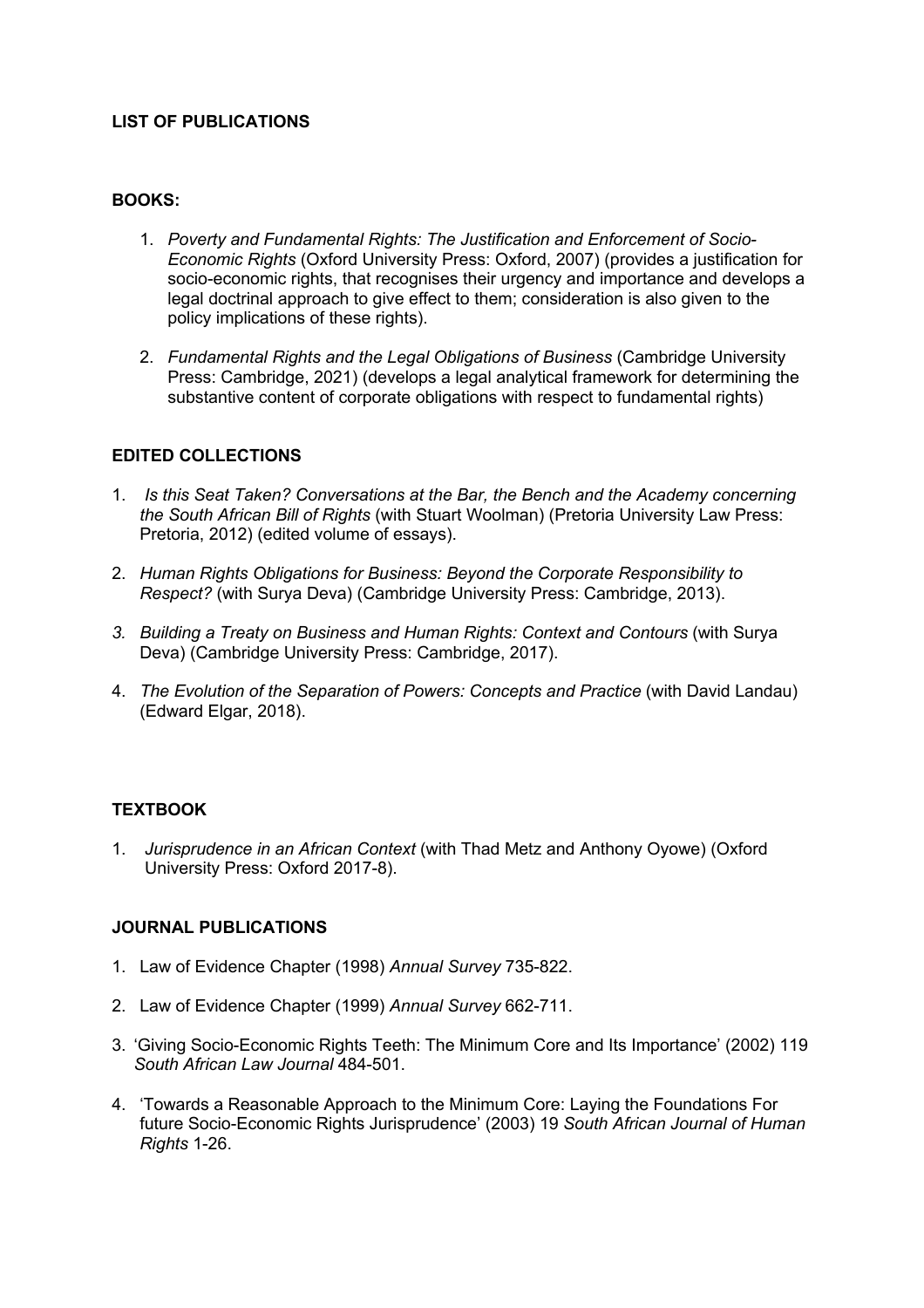- 5. 'South Africa: Right to Health and Access to HIV/AIDS Drugs Treatment' (2003) 1(3) *International Journal of Constitutional Law* 524-534.
- 6. 'For Whom Does the Bell Toll? The Challenges and Possibilities of the Civil Union Act for Family Law in South Africa' (2008) 23 *South African Journal on Human Rights* (coauthored with Melanie Judge, 80 percent contribution by me) 466-499.
- 7. 'Corporate Law and the Constitution: Towards Binding Human Rights Responsibilities for Corporations' (2008) 124 *South African Law Journal* 754-789.
- 8. 'Moving Beyond Arbitrariness: The Legal Personhood and Dignity of Non-Human Animals' (2009) 25 *South African Journal on Human Rights* 38-72.
- 9. 'The Ruggie Framework: An Adequate Rubric for Corporate Human Rights Obligations?' (2010) 12 SUR *International Journal on Human Rights* 199-229.
- 10. 'Do Corporations Have Positive Human Rights Obligations?' (2010) 125 *Theoria* 1-35.
- 11. 'Is the Constitutional Court Wasting Away the Rights of the Poor? *Nokotyana v Ekurhuleni Metropolitan Municipality*' (2010) South African Law Journal 591-605.
- 12. 'Does Transformative Constitutionalism Require the Recognition of Animal Rights?' (2010) 125 *Southern African Public Law* 267-300.
- 13. 'Does Alexy's Analysis of Balancing Adequately Capture the Nature of Rights?' (2010) 125 *Southern African Public Law* 423-444.
- 14. 'Theory, Pragmatism and the Law' (2010) 125 *Southern African Public Law* 544-566 (coauthored with Alistair Williams).
- 15. 'Should Religious Associations Be Allowed to Discriminate?' (2011) 27 *South African Journal of Human Rights* 219-248.
- 16. 'How Should Rights be Limited? *Exploring Road Accident Fund v Mdeyide*' (2011) *Journal of South African Law (Tydskrif vir die Suid-Afrikaanse Reg)* 568-579.
- 17. Citizenship and Community: Exploring the Right to Receive Basic Municipal Services' (2011) 3 *Constitutional Court Review* 45-78.
- 18. 'Does Sandra Liebenberg's New Book Provide a Viable Approach to Adjudicating Socio-Economic Rights?' (2011) 27 *South African Journal of Human Rights* 546-557.
- 19. 'Religion and the Public Sphere: Towards a Model that Positively Recognises Diversity' (2012) 28 *South African Journal on Human Rights* 146-175 (co-authored with Alistair Williams).
- 20. 'Why Courts should not Sanction Unfair Discrimination in the Private Sphere', (2012) 28 *South African Journal on Human Rights* 296-315.
- 21. 'When is Animal Suffering Necessary?' (2012) 27 *Southern African Public Law* 3-27.
- 22. 'Human Rights Accountability in Domestic Courts: Does *Kiobel* Increase the Global Governance Gap?' (2013) *Journal of South African Law* 794-805.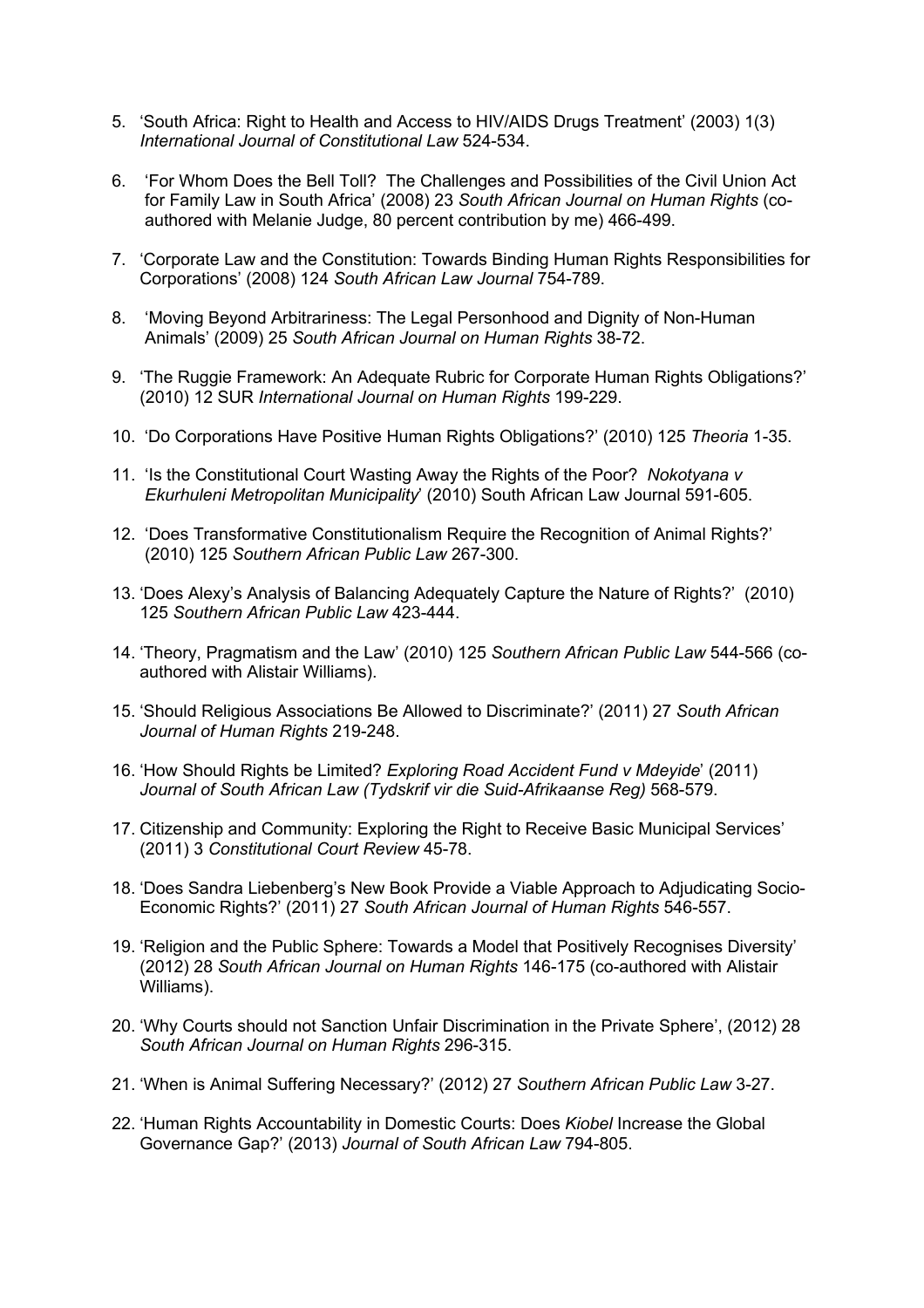- 23. Creating the Space 'In Between': Towards a Conception of Equal Exchanges Between the Legal Academia of the Global South and North (2013) 16 *Yale Human Rights and Development Law Journal* 59-88.
- 24. What was Left Unsaid: The Unconstitutionality of the Performing Animals Protect Act in NSPCA v Minister of Agriculture, Forestry and Fisheries' (2014) 30 *South African Journal on Human Rights* 183-195.
- 25. 'Socio-Economic Rights, Economic Crisis and Legal Doctrine' (2014) 12 *International Journal of Constitutional Law* 710-739.
- 26. 'Socio-Economic Rights, Economic Crisis and Legal Doctrine: A Rejoinder to Xenophon Contiades and Alkmene Fotiadou (2014) 12 *International Journal of Constitutional Law*  747-750.
- 27. 'P.l.E. in the Sky: Where's the constitutional framework in high court eviction proceedings? *Marlboro crisis committee and others v City of Johannesburg*' (2014) 131 *South African Law Journal* 521-537 (co-authored with D Mackintosh)
- 28. 'Egalitarian Liberalism, Distributive Justice and the New Constitutionalism' (2014) 140 *Theoria* 47-69.
- 29. Avoidance Remains Avoidance: Is It Desirable in Socio-Economic Rights Cases? Constitutional Court Review (2014) 5 *Constitutional Court Review* 297-308.
- 30. Are Socio-Economic Rights Political Rights?' (2015) 31 *South African Journal on Human Rights* 86-111.
- 31. 'Humility, Dissent and Community: Exploring Chief Justice Langa's Political and Legal Philosophy' (2015) *Acta Juridica* 88-119.
- 32. Privacy, Surveillance and the Duties of Corporations: A South African Approach (2016) *Journal of South African Law* 45-67
- 33. 'Corporations and the Limits of State-based Models for Protecting Fundamental Rights in International Law' (2016) 23 *Indiana Journal of Global Studies* 143-170.
- 34. 'Proportionality, Fundamental Rights and the Duties of Directors' (2016) 36 *Oxford Journal of Legal Studies* 828-854 (co-authored with Laura Ausserladscheider Jonas).
- 35. 'The Necessity for a Business and Human Rights Treaty' (2016) 1 *Business and Human Rights Journal* 203-227.
- 36. 'Dignity, Fundamental Rights and Legal Capacity: Moving Beyond the Paradigm Set by the General Comment on Article 12 of the Convention on the Rights of Persons with Disabilities' (2016) 32 *South African Journal on Human Rights* 410-437
- 37. 'Equality, Dignity and Social Harmony: Exploring the Rationales and Models for Recognising Same-Sex Relationships in Law' (2016) 11 *Frontiers of Law Journal* 407- 432
- 38. 'Exploring the Relationship Between the Environmental Right in the South African Constitution and the Protection of Animals' Interests' (2017) *South African Law Journal* 134 740-777.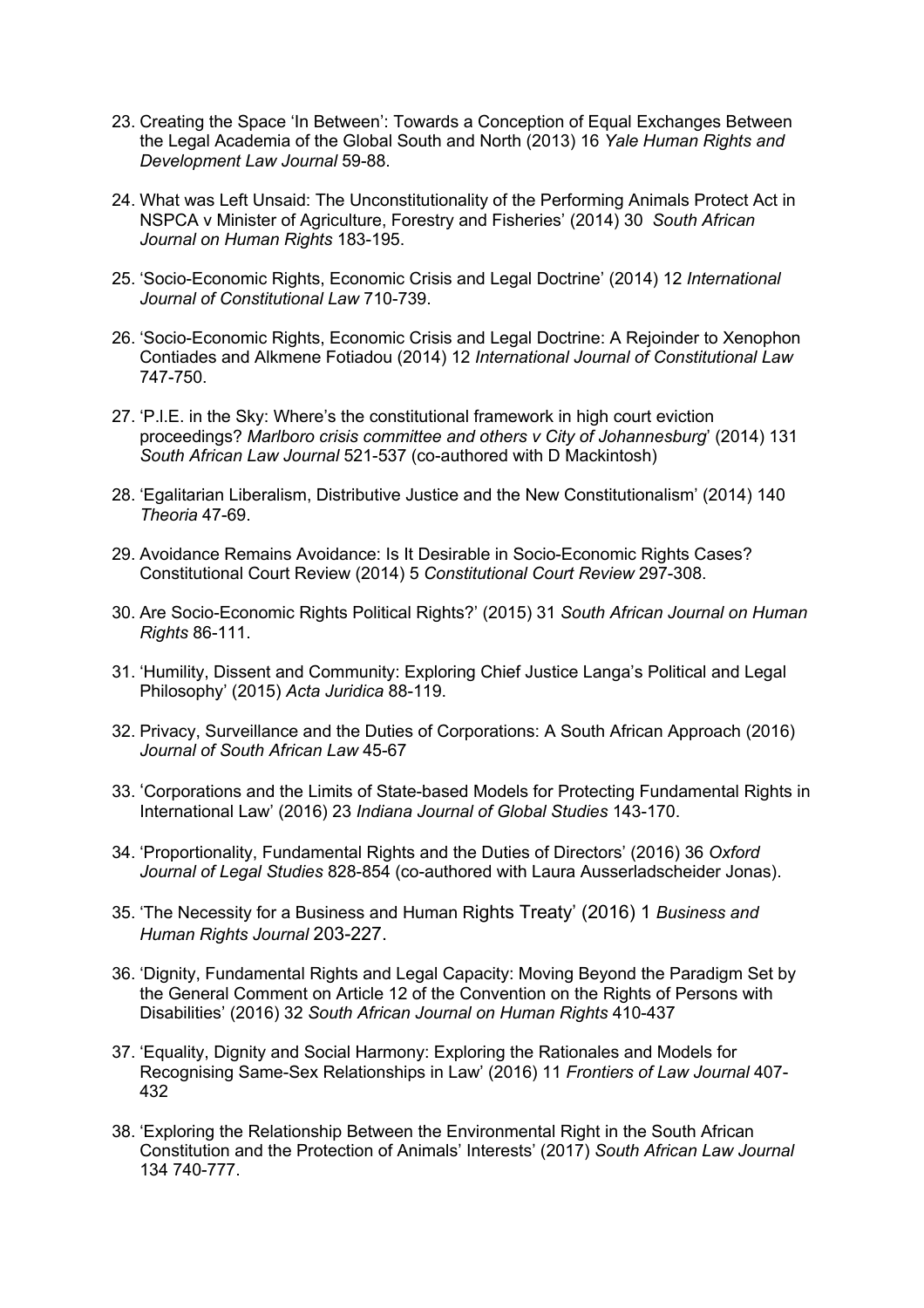- 39. 'Fundamental Rights as Bridging Concepts: Straddling the Boundary Between Ideal Justice and an Imperfect Reality' (2018) 40 *Human Rights Quarterly* 119-143.
- 40. 'Why Incitement to Harm Against those with Different Political Opinions is Constitutionally Impermissible' (2019) *Journal of South African Law* 364-374.

# **BOOK CHAPTERS:**

- 1. The Right to Health' in Woolman et al, *Constitutional Law of South Africa* (2nd ed 2006) Chapter 56A.
- 2. "The Jewish Law of Persons and Family Law" in Rautenbach et al (eds), *Legal Pluralism in South Africa* (Butterworths, 2007) Chapter 13.
- 3. 'The Civil Union Act: A Messy Compromise or Giant Leap Forward?' in S De Waal, M Judge and A Manion (eds), *To Have and To Hold* (with M Judge) (Jacana Press, 2008) 149-163.
- 4. 'Towards a Theory of Content for Socio-Economic Rights' in J Illiopoulos-Strangas and T Roux (eds), *National and International Perspectives on Social Rights* (2008) 3-28.
- 5. 'Taking Socio-Economics Rights Seriously: The Substantive and Procedural Implications' in Van Bueren (ed), *Freedom from Poverty as a Human Rights* (UNESCO Publishing, 2010) vol 4 21-50.
- 6. 'Corporations and Fundamental Rights: what is the Nature of their Obligations, if any?' In C Luetge (ed), *Handbook of the Philosophical Foundations of Business Ethics* (Springer: Dordrecht, 2012) 1053-1076.
- 7. 'Constitutionalism, the Global South and Economic in D Bonilla Maldonado (ed), *Constitutionalism of the Global South: The Activist Tribunals of India, South Africa, and Colombia* (Cambridge University Press: Cambridge, 2013) 41-94.
- 8. A Chasm Between 'Is' and 'Ought'? A Critique of the Normative Foundations of the SRSG's Framework and Guiding Principles' in D Bilchitz and S Deva (eds), *Human Rights Obligations for Business: Beyond the Corporate Responsibility to Respect* (Cambridge University Press: Cambridge, 2013) 107-137.
- 9. The Human Rights Obligations of Business: A Critical Framework for the Future' (coauthored with S Deva) in D Bilchitz and S Deva (eds), *Human Rights Obligations for Business: Beyond the Corporate Responsibility to Respect* (Cambridge University Press: Cambridge, 2013) 1-26.
- 10. 'Human Rights Beyond the State: Exploring the Challenges' in O Vilhena, Upendra Baxi and Frans Viljoen (eds), *Transformative Constitutionalism: Comparing the Apex Courts of Brazil, India and South Africa* (Pretoria University Law Press: Pretoria, 2013) 580- 603.
- 11. 'Necessity and Proportionality: Towards a Balanced Approach?' in L Lazarus, C McCrudden and N Bowles (eds), *Reasoning Rights* (Hart: Oxford, 2015) 41-62.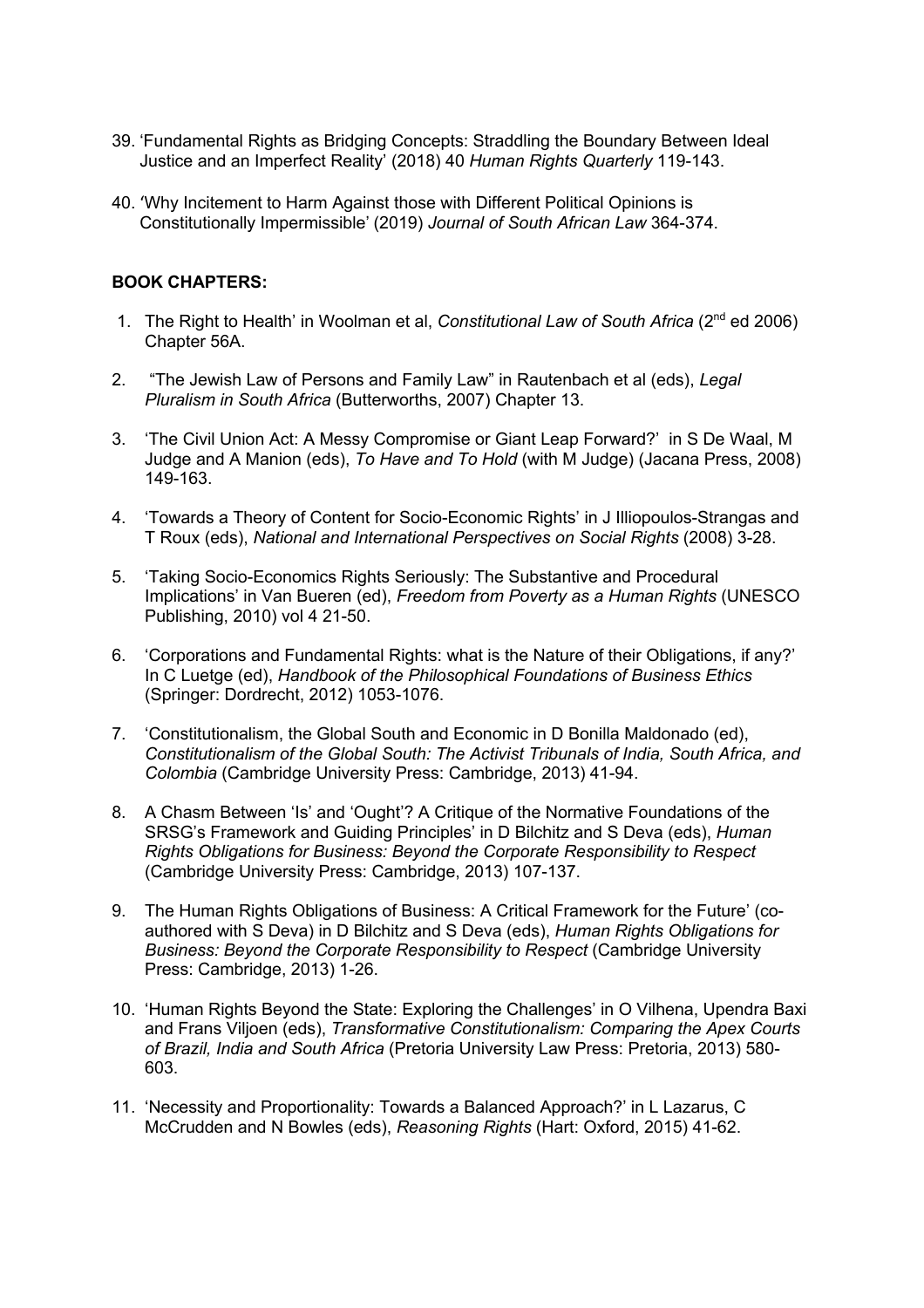- 12. 'Is the Right to Food Really Necessary?' in V Taylor and S Fukuda Parr (eds), *The Right to Food in South Africa: New Directions in Economic and Social Policies* (University of Cape Town Press: Cape Town, 2015) 53-72.
- 13. 'Equality, Liberty and Modern Constitutionalism', in G Hull (ed), *The Equal Society* (Lexington Press: Lanhan MA, 2015) 229-246.
- 14. 'Animal Interests and South African Law: the Elephant in the Room?' in D Cao and S White (eds), *Animal Law and Welfare – International Perspectives* (Springer: Heidelberg, 2016) 131-156.
- 15. 'The Right to Privacy, Surveillance and the Global Obligations of Corporations' in D Cole, F Fabbrini and S Schulhofer (eds), *Surveillance, Privacy and Transatlantic Relations* (Hart: Oxford, 2017) 113-138.
- 16. 'Public Participation and Reasonableness: Exploring the case law and jurisprudential philosophy of the South African Constitutional Court' in C Hugo and T Mollers (eds), Tr*ansnational Impacts on law: Perspectives from South Africa and Germany* (Nomos/Juta, 2017) 381-416.
- 17. 'Corporate Obligations and a Business and Human Rights Treaty: a Constitutional Law Model?' in D Bilchitz and S Deva (eds), *Building a Treaty on Business and Human Rights: Context and Contours* (Cambridge University Press: Cambridge, 2017) 185-215.
- 18. 'Putting Flesh on the Bone: What Should a Business and Human Rights Treaty Look Like?' in S Deva and D Bilchitz (eds), *Building a Treaty on Business and Human Rights: Context and Contours* (Cambridge University Press: Cambridge, 2017) 1-24.
- 19. 'Towards a Defensible Relationship between the Content of Socio-Economic Rights and the Separation of Powers: Conflation or Separation?' in D Bilchitz and D Landau (eds), *The Evolution of the Separation of Powers: Concepts and Practice* (Edward Elgar: Cheltenham, 2018) 57-84
- 20. 'The Evolution of the Separation of Powers in the Global South and the Global North' (co-authored with David Landau) in D Bilchitz and D Landau (eds), *The Evolution of the Separation of Powers: Concepts and Practice* (Edward Elgar: Cheltenham, 2018) 1- 30.
- 21. 'The Performance of Socio-Economic Rights in the South African Constitution' in T Roux and R Dixon (eds), *Constitutional Triumphs, Constitutional Disappointments* (Cambridge University Press: Cambridge, 2018) 45-87.
- 22. 'What is the Relationship between Minimum Thresholds and Distributive Justice?' in T Kootkas, I Leijten and F Pennings (eds), *Specifying and Securing a Social Minimum in the Battle Against Poverty* (Hart: Oxford, 2019) 15-30.
- 23. Bilchitz, D 'Why Conservation and Sustainability Require Protection for the Interests of Animals' in W. Scholtz (ed). *Animal Welfare and International Environmental Law: From Conservation to Compassion* (Edward Elgar: Cheltenham, 2019).
- 24. 'Socio-Economic Rights and Expanding Access to Justice in South Africa: What Can Be Done?' in P. Dann, M.Riegner and M. Bönnemann *The Global South and Comparative Constitutional Law* (Oxford University Press: Oxford, 2020) 210-234.